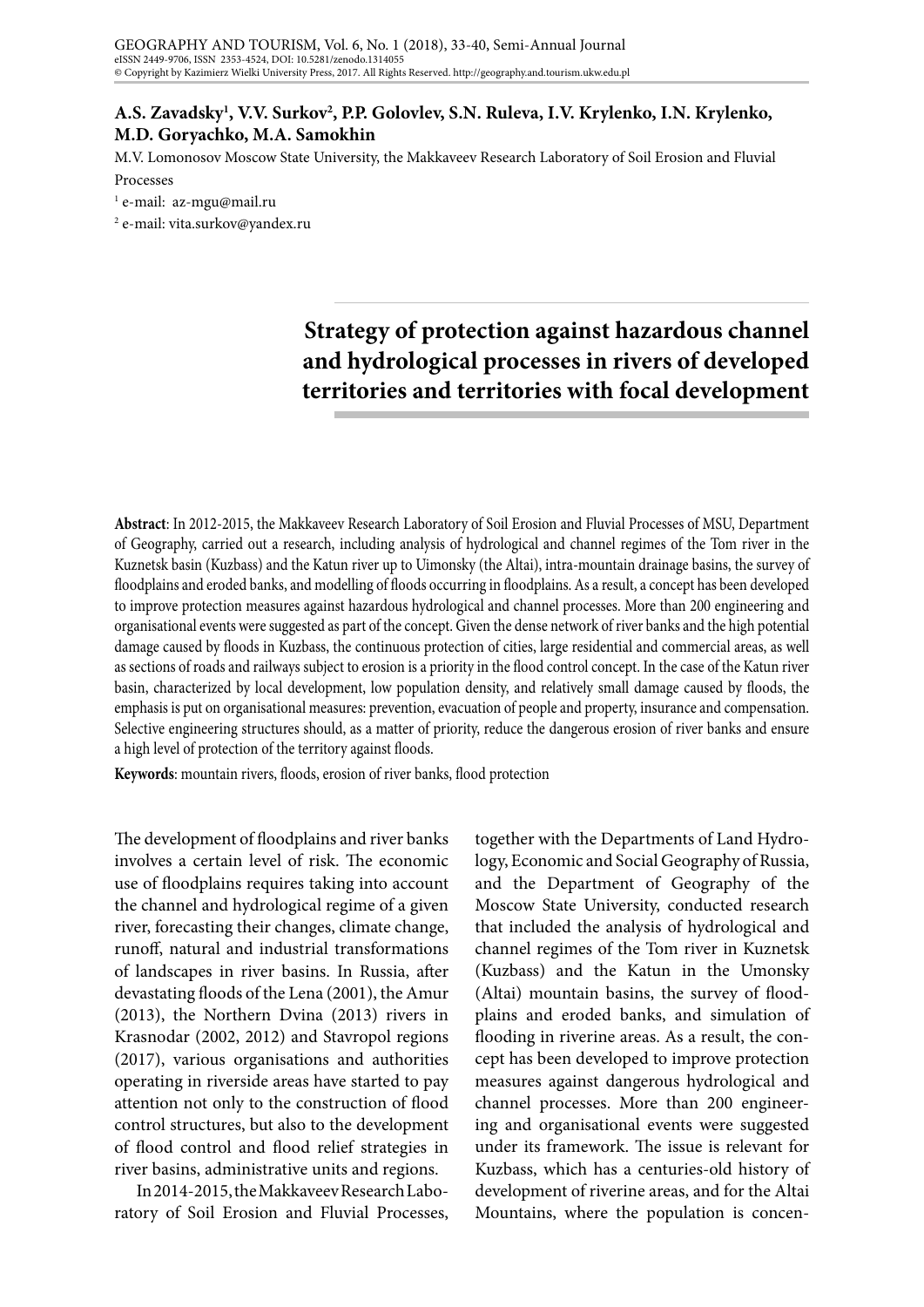trated in river valleys, and river floodplains are the only areas suitable for housing estates and transport routes. Individual approaches and solutions have been planned for each region, based on characteristics of natural factors and processes as well as regional development.

Seasonal and flash floods on mountain and semi-mountain rivers are devastating, because of the rapid flow of mountain streams, high water velocities, sudden and high water level rises. Floods of 1958 and 1977 on the Tom river were accompanied by great destruction and casualties. The river flooded one third of the territory of Novokuznetsk with a population of more than 100,000 and the Tom-Usinskaya GRES – the largest thermal power plant in Western Siberia. In the Altai area, severe floods occur every 3-7 years. In 2014, the Katun river washed away 500 km of roads, damaged 235 bridges and flooded more than 4,000 houses. The flood affected 27,000 people – 12% of the population living in the Altai Republic (Berdnikov, 2014). The losses amounted to 3.2 billion roubles, the cost of assistance provided to the population was more than 2 billion roubles. It is not only the floods that are dangerous in the case of mountain rivers. In 2002, the erosion of the left bank of the Katun river destroyed over 4 km2 of the Ust-Koksa territory; 50 residential and other buildings on three streets were washed away.

The destructive nature of floods necessitates the construction of expensive protection structures. The cost of a 1,100 m long and 8 m high dam in Ust-Koksa amounted to 109 million roubles, or 20% of the total budget of the Ust-Koksa district. Since the 1960s, a whole network of dams and riverbank protection structures has been created in Kuzbass to protect cities and villages against flooding (55 structures have been built so far). High-performance non-overflow dams surround the city of Mezhdurechensk along the outskirts and central districts of Novokuznetsk. Lower-class dams protect peripheral areas of cities and major rural areas; reinforced roadbeds also serve as flood control structures. However, even an extensive network of protection structures does not guarantee the complete safety of residential areas and commercial infrastructures, as it was in the case of the 2004 flood. Water penetrates the diked areas under bridges through small tributaries.

Climate change transforms the hydrological regime of rivers, and the dams built 50-70 years ago are not always in line with new conditions. Residential and commercial development of floodplains continues, even though the number of floods has increased over the past 15-20 years, and no reliable hydrological forecasts are possible in the changing climate. The old dams of Novokuznetsk and Mezhdurechensk need to be completely renovated and if they fail, the flood will become a disaster.

High-performance dams, erected with the support of the federal budget, protect only cities, water intake areas, factories, highways, i.e. areas where rivers may cause the greatest damage. Operational facilities (dams, barrages, cutoff walls and groynes constructed by local authorities and organisations) are created in response to current threats of flooding of housing estates, industrial and municipal facilities. They protect roads, villages and suburban districts, power lines, local industrial facilities, and access roads to bridges. The effectiveness of these facilities depends on the proper evaluation of channel evolution, the adequacy of solutions and the available resources. Often the constructions are carried out without feasibility studies or scientific research, according to the cheapest option chosen, by inefficient local authorities and with limited financial resources; they of the emergency nature and the quality of work is low. The material used is locally available and only occasionally the river banks are reinforced with concrete slabs or metal piles. In the case of the Katun river, the dams are usually reinforced with boulder rocks extracted from the river. Such temporary structures are sufficient to protect the river bank from erosion or to prevent flooding of the floodplain in years with average discharges. During 1% and 5% floods, these structures are insufficient to protect the riverine areas.

High-performance dams serve for 3-5 years, constantly requiring funds for restoration. In 2004, the Tom river broke through an earth dam in the village of Teleuty. The village was flooded and the population was evacuated. Although the 400 m dam on the Katun river near the village of Gagarki costs 5 million roubles, it is not fully reliable and there is still a risk of flooding in the village and erosion in the residential area. The structure has not been reinforced. It is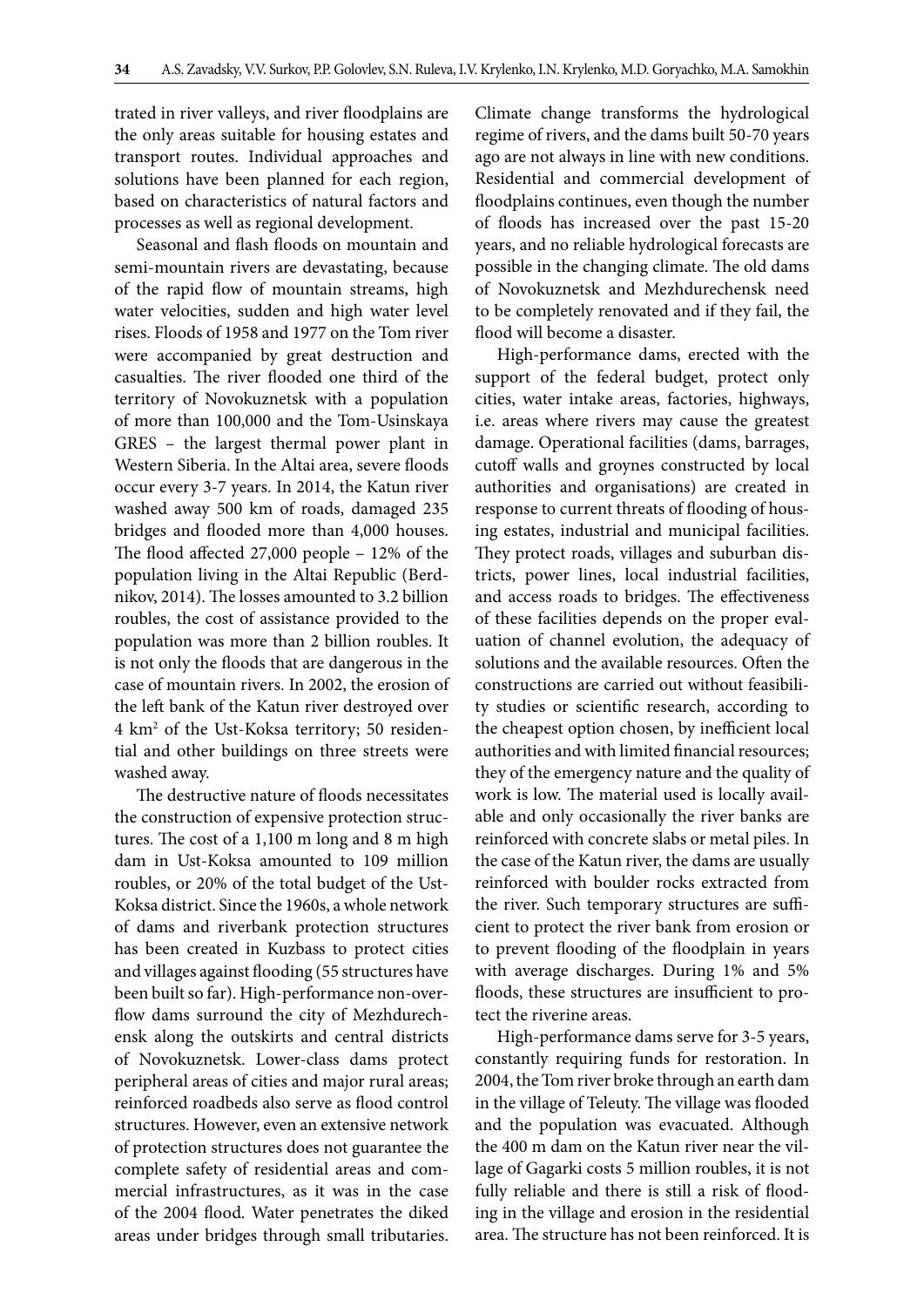under unfavourable hydraulic conditions and is destroyed by the flow. However, the lightweight structure can prevent dangerous processes in the initial phase of a flood, provided that it is built at the right time and in the right place. In 2015, short spur dikes on the Koks river (the tributary of the Katun river) moved the midstream from the bank to the middle of the riverbed, thus preventing the erosion of the bridge supports in the village of Krasnoyarka.

In residential areas, the residents protect their houses from erosion by reinforcing riverbank slopes with rock rolls, concrete walls, metal sheets and piles. Construction of embankments, rock dumping at river sites and digging of drainage channels are carried out for the purpose of protection against flooding. Along the banks of the dangerously developing channel of the Katun river, the simplest flood barriers are installed, made of tree trunks tied with wire ropes, which disperse the stream by reducing its velocity, hence the impact on the river bank. These constructions are designed for dangerous processes occurring in normal hydrological conditions and cannot provide protection against severe floods when the channel evolution is intense. The effectiveness of flood protection is reduced by the lack of a common system designed for large sections of the valleys. Engineering structures, including the high-performance ones, are designed to protect specific objects, their function is often inconsistent, and sometimes their construction increases the bank erosion in the lower reaches of rivers.

The conditions of channel deformations, as well as hydrological and channel regimes of the Tom and Katun rivers are different. The water volume of the Tom river is three times higher (average long-term water discharges amount to 650 and 232  $m^3 \cdot s^{-1}$ , the maximum – 11,200 and  $4,600 \text{ m}^3 \cdot \text{s}^{-1}$ ). In both rivers, 3-4-month spring and summer seasonal floods occurred. The river outflow in this period amounts to about 70-80% of the total annual outflow. The downstream water-level amplitude in the Tom river increases from 3-5 to 7-8 m, in the upper Katun – it decreases from 4.5 to 3 m.

Upstream from the city of Novokuznetsk, the narrow bottom of the Tom river flowing along the southern edge of the Kuznetsk basin becomes wider, forming at 3.5-7th km lake-like forms. The gravel-sand riverbed is mostly of the mountainous type, with 1-3‰ slopes and the flow velocity of 1.5-3  $m<sup>3</sup>·s<sup>-1</sup>$ , and is characterized by the presence of rapids. Straight sections of the river alternate with branching, forced and adapted bends. The rocky sides of the valley reduce the deformation of the channel. Straight sections are stable. Periodic increases in water discharges in braided sections of the river contribute to bank erosion, especially in channels previously characterized by low discharges. The rate of riverbank erosion amounts to some meters per year, but even this rate can be dangerous in case of further intense bank transformation. Downstream from the city of Novokuznetsk, the channel processes are unrestricted, the stability of the channel decreases, the length of the concave banks increases, and the width of the floodplain increases up to 11 km. The long-term dynamics of the river's water volume determines the cyclic flooding of the floodplain. In 1979-2003, the floods were small. At present, their levels are rising again, increasing the duration and depth of the floodplain flooding.

The Upper Katun is a powerful mountain river with a large amount of sediment load, high water velocity (up to 5  $m^3 \cdot s^{-1}$ ), moving point and braid bars, high rates of deformation of a semi-stable and unstable, mostly complex-braided channel. The Uimon basin is a region with freely developing channel deformations; local erosion of the river banks reaches 20-50 and even 90 m per year. Disastrous erosion occurs on concave banks of the main channel's bends, the development of which takes 25-45 years (from the formation of a bend till the final break-through of the neck, i.e. neck cutoff). The river has a wide (3.5 km) floodplain, with numerous channels. Secondary channels on the floodplain account for 10-30% of the river discharge, so changes in the main channel's discharges are correlated with the volume of water carried by secondary channels. The floodplain channels can develop and transform into high-water arms of the main channel, accompanied by a large-scale erosion of the river banks and the bottom, which threatens villages and farms located on the banks.

Residential areas of the towns of Mezhdurechensk (104,000 inhabitants), Novokuznetsk (550,000 inhabitants), Myskov (40,000 inhabi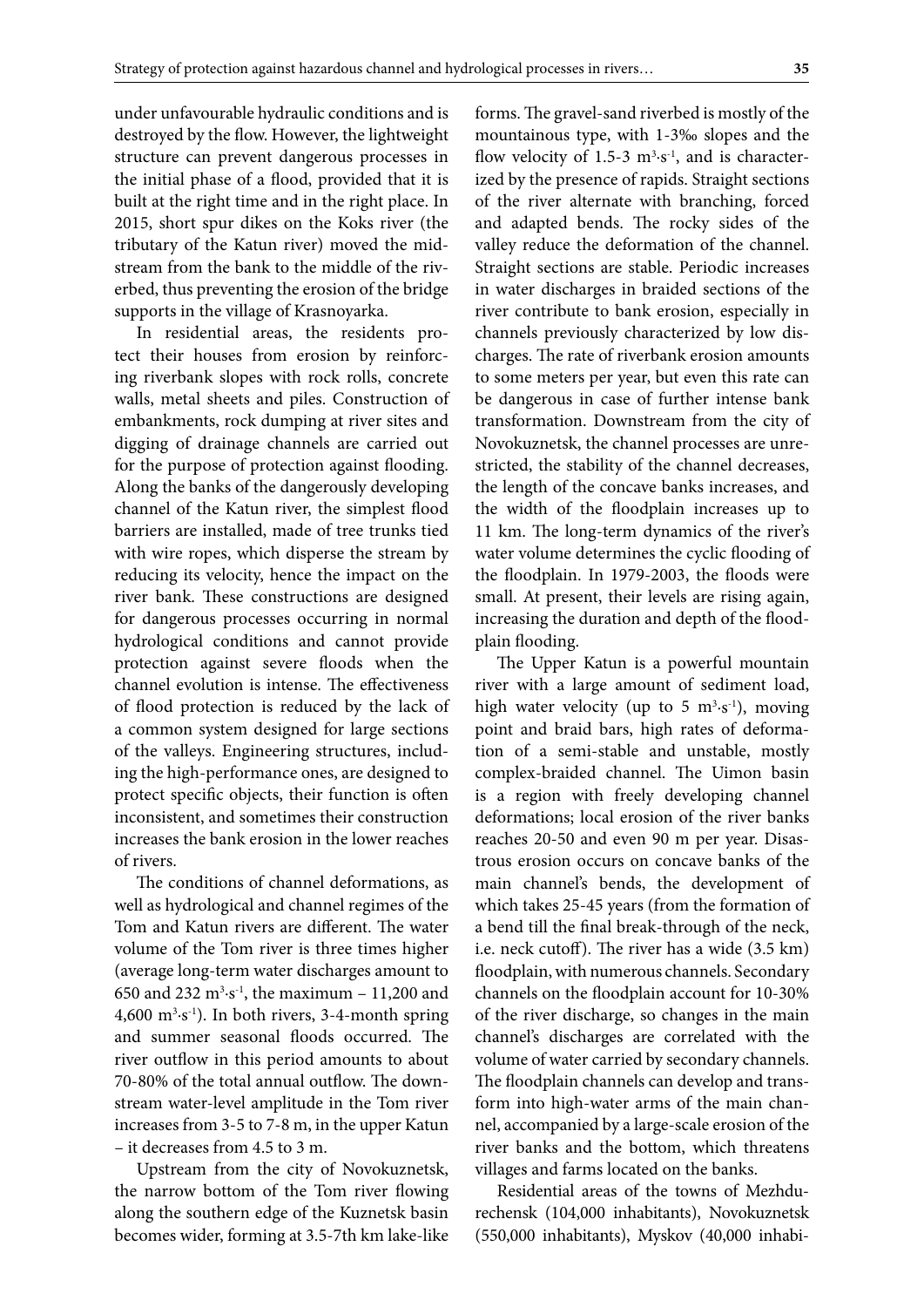tants) with multi-storey buildings, 29 districts and villages, 25 gardens and suburban residential areas, the sites of Tom-Usinskaya GRES, Novokuznetsk and West-Siberian metallurgical industrial complexes, numerous industrial, commercial and municipal companies, ash disposal sites and waste landfills, oil handling terminals, recreational areas, and sports centres are located on the banks of the Tom river and its tributaries. Power lines, pipelines, local and federal routes run through the floodplain. There are about 15,000 different infrastructure objects in the area of periodic flooding or on concave banks. The floodplain of the upper Katun is a pasture land. The development of riverine areas is local: 12 villages with 7,500 inhabitants are scattered along the banks of the river in the upper part of the Uimon basin, along with small farms, a few agricultural enterprises, tourist facilities and hotels, roads of local significance; there are also several bridges across the river.

The development of flood control strategy consists of six stages. The first one includes the collection of cartographic material, information on the area and water bodies (scientific literature, inventory materials from survey and design offices); public opinion surveys on floods. At this stage, hydrological, geodesic and geomorphological studies of the riverbed and floodplain are carried out, populated areas and economic facilities are certificated, and protection structures are inspected. On the basis of collected data, hydrological and channel regimes of a river, as well as floods in the floodplain zone and bank destruction zones are analysed. The necessary point of this stage is mathematical simulation of the channel evolution and hydrological processes.

Computer simulation of the processes was carried out using a two-dimensional hydrodynamic model of the floodplain and channel complex – the "Flood" (Belikov and Militeev, 2002), which was successfully used to solve problems associated with flooding and flood control activities on the rivers of Russia. In the case of the Tom river, a simulation of flooding in areas located near the river banks was carried out for 1, 5 and 15% floods. For the Katun, this task was of minor importance; the main objective was to forecast a riverbed displacement in populated areas and in the vicinity of commercial facilities. At this stage, joint calculations

using the "Flood" model and the one-dimensional *MIKE 11* model by the Danish Hydraulic Institute were carried out. To adapt hydrodynamic models to actual conditions, a wide range of initial data was used: a digital relief model based on field measurements and cartographic information, satellite images showing low and high waters, information obtained from residents and business entities, as well as calculated hydrological characteristics. The verification of the models showed good agreement between the measured and calculated water surface markers: they differed on average by 3-30 cm at the reference points. The models well reproduced the distribution of water flow through the arms and floodplain channels. The simulation enabled the identification of estimated levels of water, the depth and flow rate in the channel and in the floodplain of the Tom and Katun rivers. This allowed to correct the range of flooding zones, to create their maps (taking into account the existing dams) and to identify the eroded banks.

The second stage is to identify problem areas (sections of the channel and floodplain areas), where there is a risk of flooding in residential and commercial areas, and the possibility of their erosion. There are 121 areas of this type along the 140 km stretch of the Tom river valley (90 flooded areas, occupying 55% of the floodplain and 31 sites with 35 km erosion, accounting for about 8% of the total riverbank length). The simulation showed the possibility of water flowing over the low sections of Mezhdurechensk dams. In Novokuznetsk, the residential areas outside the protective dams are flooded: Lesnoy Abagur, Forshtadt, Sadovaya, Vodnik, etc. The water may enter the dam-protected city centre through passages under the railway embankment, as it happened in 2004. In addition, it is possible that when water reaches the floodplain by breaking through low dams located upstream of the Mras-Su river mouth, the villages of Novy Ulus, Kosoy Porog, Karchit, dozens of gardens and recreational areas, camps and tourist centres will be flooded. In the vicinity of the village of Borovkovo, where the bank is continuously reinforced, a 6 km stretch of the Mezhdurechensk-Novokuznetsk highway may be eroded. There is a risk of erosion of the Bezrukovsky water intake that supplies Novokuznetsk, and of the Novokuznetsk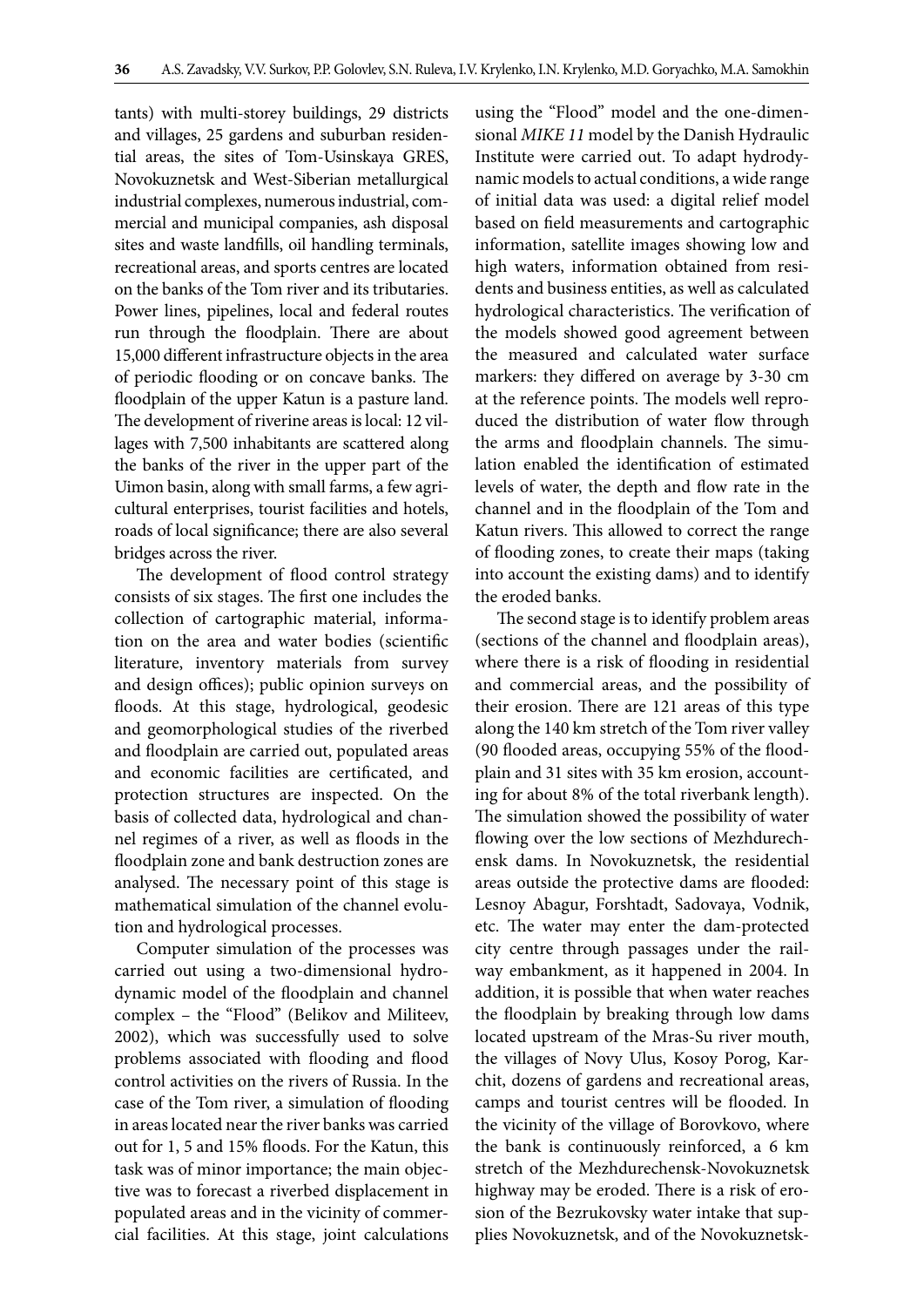Abakan railway near the village of Kameshek. There are 21 high risk areas identified along a 50 km stretch of the Katun river, 13 of which are associated with erosion of banks on the main river bends. The risk of flooding in residential areas results from floodplain channels during the high water period.

At the third and fourth stages, the emergency situations (ES), caused by the channel evolution and hydrological processes, were ranked according to the periodicity and severity of consequences. It is necessary to prioritise the distribution of efforts and financial resources, the sequence of protection measures, especially in the case of a large number of facilities, like in Kuzbass.

The third stage includes an expert assessment of the possibility of crisis situation. It is rated as follows: 0 – no direct risk, 1 – low risk, 2 – medium risk, 3 – high risk. The duration and regularity of flooding in the area, the state of protection structures, the rate of bank erosion, and the frequency of hazardous events are taken into account. In the case of the Katun river, the most dangerous phenomena are related to horizontal deformations of the riverbed, in the case of the Tom river – to the flooding of territory and accidents on dams. There are four groups of floods: catastrophic, occurring once every hundred years and less often (1% or less probability of occurring in any given year); significant, recurring every 20 to 100 years (from 5% to 1%); high, recurring once every 10-20 years, and low, with more than 10% probability.

The severity of the impact of an emergency is determined at the four stage. The percentage of the flooded area (or eroded area) in the total residential area, the number of objects in the risk zone, their economic and social significance, the possible number of victims, the value of lost and damaged property are estimated. Due to the severity of consequences and the scale of destruction, the ES is classified as municipal or local, on-site and regional – within a large stretch of the valley. The assessment is carried out in compliance with legal standards in force in Russia (state standards, guidelines) and the available basic methods of damage calculation, which enables the determination of their cost characteristics.

In the Tom river valley, 13 out of the 121 risk areas are likely to be affected by regional emergency. Three of them are related to the risk of failure of the Mezhdurechensk dams and the water overflow. Residential areas and the industrial zone are most likely to be flooded, the infrastructure may be damaged, the operation of enterprises may be disrupted. The costs of evacuation of the population, the restoration and compensatory measures will be great. The breakdown of drainage systems is dangerous, leading to the flooding of embanked urban areas. The same situation is likely to occur in Novokuznetsk, where there are frequent cases of flooding of residential buildings through storm drains. Five sites have been identified where thousands of buildings are located and thousands of residents live in the 1% and 5% flood risk zone. The erosion of the Mezhdurechensk-Novokuznetsk highway near the village of Borovkovo, the Novokuznetsk-Abakan railway near the village of Kameshek – the only highway that directly connects Kuzbass and the south of the Krasnoyarsk Territory, is rated as an emergency situation on a regional scale. The overflow of water through the Mezhdurechensk-Novokuznetsk highway near the village of Karchit will also lead to a large-scale disaster – the residential area of 30 km<sup>2</sup>, surrounded by flood embankments, has no culverts to drain water into the riverbed, and will be flooded for a long time. Flooding of settlements that have no flood control structures or have broken dams (40 sites) is rated as an on-site emergency. Housing and garden communities are transformed into cottage settlements with a permanent or long-term residence of people, and floods cost them much more than flooding of horticultural huts. These settlements also require protection, which is ignored by the authorities, because of their uncertain status. Local emergencies occur when the river erodes power-line supporting structures, flooding streets with private buildings and isolated farms.

The amount of damage (in terms of prices in 2014) caused by a 1% flood will be significant: 34.4 billion roubles, or 5% of the annual gross product of the Kemerovo region. Damage to residential areas is estimated at 27 billion roubles, including compensation for damages, expenses for restoration of houses, evacuation of people, medical assistance. During the flood, more than 2 million square meters of housing will be damaged – private households and the first floors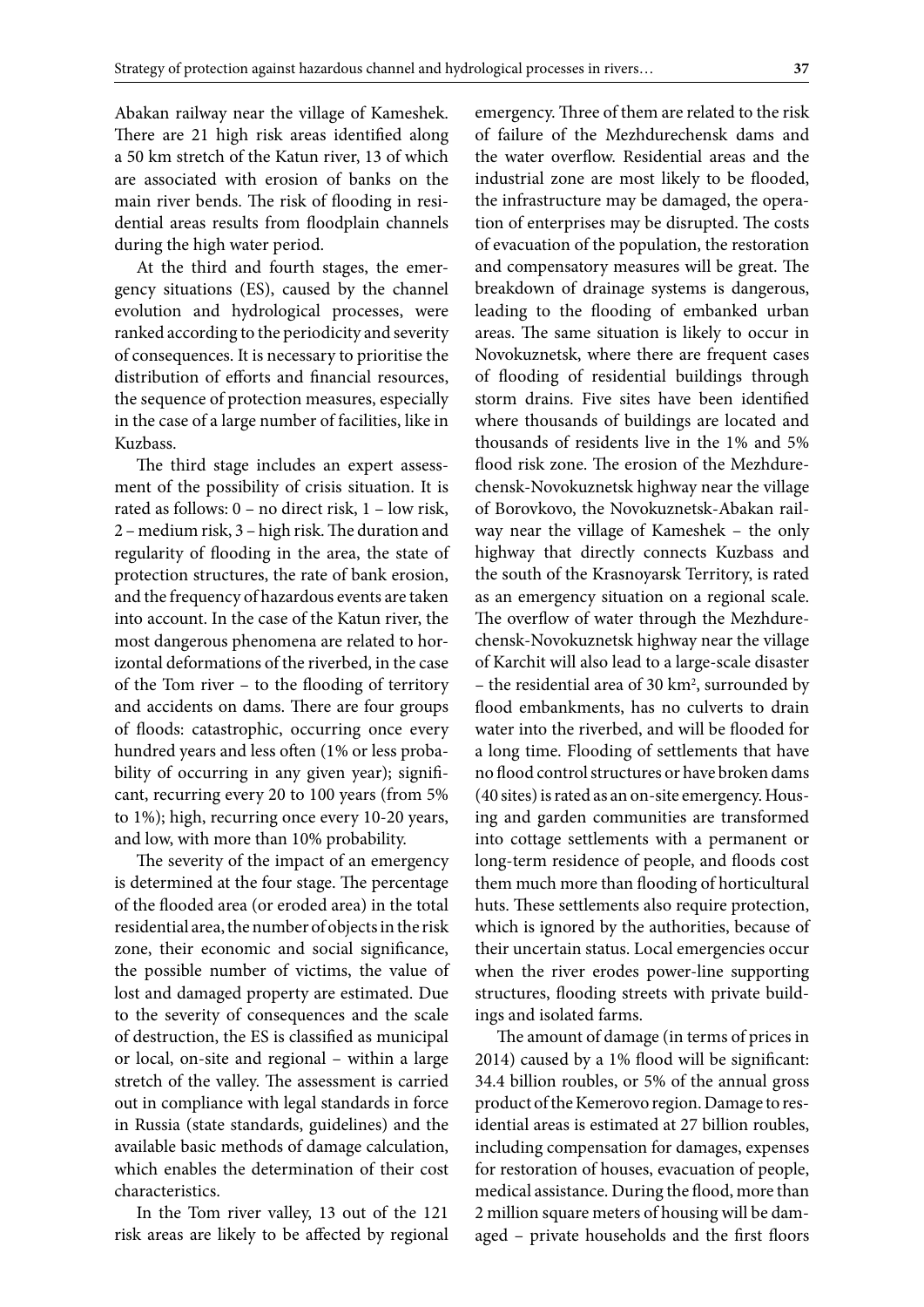of multi-storey buildings. Damage to industrial facilities will be more than 5.5 billion roubles, of which more than 4.7 billion roubles will be spent on Novokuznetsk enterprises. Failure of the Novokuznetsk metallurgical plant lasting a few days is estimated at 42-45 million roubles. Therefore, the continuous flood protection of cities, large settlements and enterprises, eroded sections of federal motorways and railways in the Kuzbass area is an unconditional priority.

The situation on the Katun river is fundamentally different. With local development and low population density, flood damage is relatively small. Emergency situations will only occur regionally as a result of the highway erosion between the Ust-Koksa district centre and the residential areas located upstream: 5 villages and 1,800 inhabitants will be isolated. In the event of the bridge collapse in the village of Saksabay, large areas of hayfields and pastures will be temporarily inaccessible. The 1% flood can be rated as an on-site disaster due to a large number of flooded farms and the complexity of evacuation of more than 1,000 inhabitants. The erosion of residential areas is viewed as an on-site or municipal emergency, depending on the need to relocate the buildings.

Potential damage to 10 housing estates during a 1% flood is 23.4 million roubles, of which 13.4 million roubles are property losses of the residents and 3.5 million roubles is the cost of restoration of roads and communications. This amount does not include indirect losses that cannot be estimated. The temporary loss of the Ust-Koksa–Maralovodka motorway, the only transport line in the region, will create a great social tension: organising communication, supply, medical assistance, export of agricultural products, import of fuel, loss of transport and trade during the time of inactivity. The Upper Uimon is a historic village with unique buildings, the value of which is much higher than the actual cost. Direct damage caused by a 5% flood (12.1 million roubles) is much lower due to a significantly reduced range of flooding in the residential area; the number of victims will not exceed 400 people. The damage caused by a 15% flood is only 4.1 million roubles – the compensation for damage to the population and the cost of repairing the access roads to bridges.

Local development, dispersion of infrastructure located in flood risk areas and its low value mean that when resigning from construction of costly solid engineering protection against floods in areas with a small flood probability, emphasis is put on flood forecasting and relief measures: prevention, evacuation of population and property, insurance and compensation. Engineering facilities should first of all prevent dangerous erosion of the banks.

Flood protection measures are considered at the fifth stage: 1) dams; 2) bank-protection reinforced facilities, flood embankments, cutoff walls; 3) bottom dredging; 4) organisational and mobilisation activities.

In the Tom river valley, flooding of developed territories completely eliminates the runoff control. Hydroelectric multi-purpose complexes can be built at the riverhead. Such construction is still unfeasible, but feasibility studies can be carried out. At present, the focus is on building new dams and modernizing the existing ones: restoration of the damaged sections, repair of drainage systems, creation of adjustable gates in the mouths of tributaries. Narrowing the flood zone will increase the flood levels and may result in water overflow through existing dams that are not designed for new conditions. Therefore, it is suggested to protect only large areas of new residential development; for small settlements, partial protection and compensatory measures are foreseen.

Bottom dredging should be applied cautiously and selectively. During a flood on the Tom river, 70% of the annual outflow volume is discharged: the decrease in the maximum levels will be insignificant due to the lowering of the bottom, and during the low-level periods the water intakes and water supply channels will dry, riffles will become scarce and the water quality will deteriorate. However, there are river zones with backwater, where sediments are accumulated and dredging is required. The bottom dredging is most effective with simultaneous protection of banks: creation of new routes to guide the passage of river water in riffle areas and new secondary channels connecting the main channels as well as the construction of transverse dams and groynes.

The strategy for the Katun river includes a combination of organisational measures with the construction of occasional structures protecting residential and agricultural enclaves from erosion and flooding during 5% or higher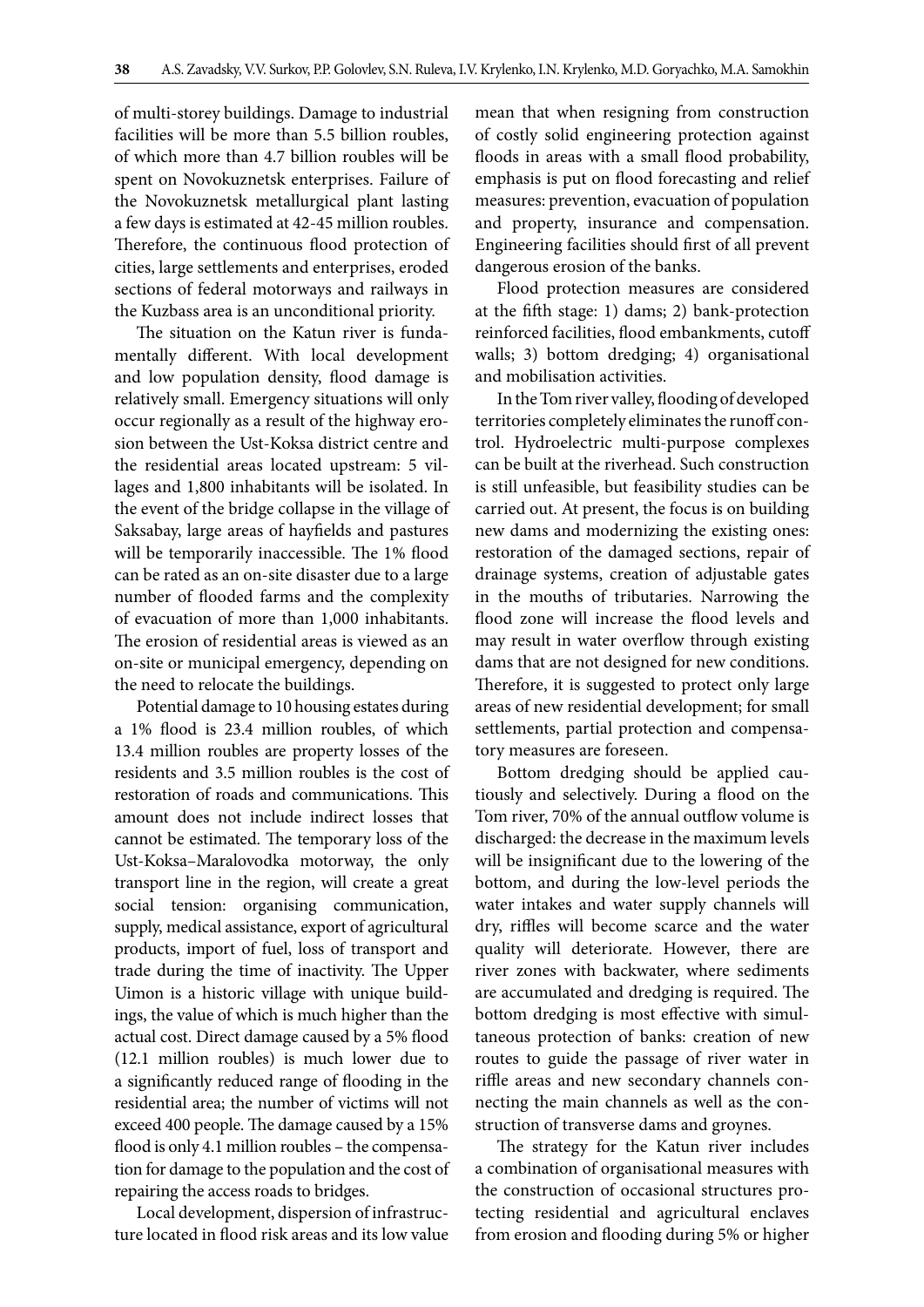floods. In this case, dredging is an important and compulsory technique, e.g. guide banks in the main riverbed (accurately outlined taking into account the channel evolution), sediment control, reinforcement and embankment of floodplain streams in villages. The cutoff of bends is only possible at a ratio of  $l/L > 1.4$ ; the cuts will be useless with smaller parameters. The erosion of the concave bank can only be prevented by building a dam along the entire erosion zone and the development of a straightening arm. Such a dam prevented the erosion of the Ust-Koksa village centre, where the straightening arm, diverting 42% of the river runoff, reduced the impact on the dam. Such projects are costly and in most cases certainly more expensive than the damage caused by the impact of the flow. The concave bank erosion area on developing bends must be defined and buildings in this area must be relocated (knowledge of the bend evolution cycle allows for early planning of the infrastructure location). Rapid intervention is also necessary in the event of secondary channels being activated and the flow in such channels can be blocked using light structures that divert the flow from populated areas.

The complex of organisational measures includes a variety of areas, relevant for both Altai and Kuzbass. Engineering works include the relocation of objects to a safe place, the reconstruction of roads for their use as dams and unsinkable entrances to settlements, the resettlement of small villages, the protection of which will cost more than their actual value; the implementation of construction projects of increased security (houses with deep basements, waterproof foundations, artificial embankments). The cadastral measures provide for the systematisation of information on the population, real estate, infrastructure in the floodplain, the development of land-use patterns taking into account the negative impacts of water, administrative restrictions on the development of riverine areas. Technical measures mean the creation of a single service for the operation of hydraulic structures, ensuring their proper operation and timely repair. Legal issues include the development of an insurance system against damage and risks. Purely institutional measures include prevention, planning and carrying out evacuations, rescue of the population, transportation of livestock and

property, provision of resettlement by means of boats, equipment, supply of building materials, power generators, food, medicines; ensuring interaction between different agencies in emergency situations. It is necessary to increase the reliability of emergency forecasts by expanding the network of hydrometeorological facilities, setting up monitoring observations, including remote methods, monitoring of riverbed evolution. The latter is especially important for Altai, given the short-term and irregular nature of hazardous floods. The information should be sent in due time to the Emergencies Ministry and local authorities. Finally, it is necessary to conduct education and public outreach and train people how to act in case of emergency.

At the final, sixth stage, a detailed plan of specific flood control and bank protection measures for each region was developed, the operations of the first, second and third stages were defined. Without considering this detailed register, it should be noted that the economic efficiency of flood control measures was assessed and, with the use of the "Flood" model, 1% and 5% floods were simulated when implementing protective measures.

The simulation showed that the consistent implementation of the planned measures in Kuzbass will ensure the protection from flooding for almost all residential areas, reducing the flooded areas by a quarter. In some areas, the flood level will increase by 1.5 m due to the flow obstruction by the dams; the flow rate will increase by 15-30%, which will cause local erosion of the bottom and banks. The final design of the protection structures has been adjusted considering these effects. The cost of the suggested measures is 6 billion roubles or 0.8% of the annual gross product of the Kemerovo region. However, the comparison of costs with the estimated damage caused by 1% and 5% floods (34.4 billion roubles) shows the efficiency and justification of investments.

In the case of the remote Ust-Koksa district, the possibility of carrying out works at the expense of local resources was considered. The priority shall be given to the work without which the situation will deteriorate dramatically, or which will allow to resolve the problems at relatively low costs. The most important task is to protect transport routes, given the complexity of restoring the roads and bridges